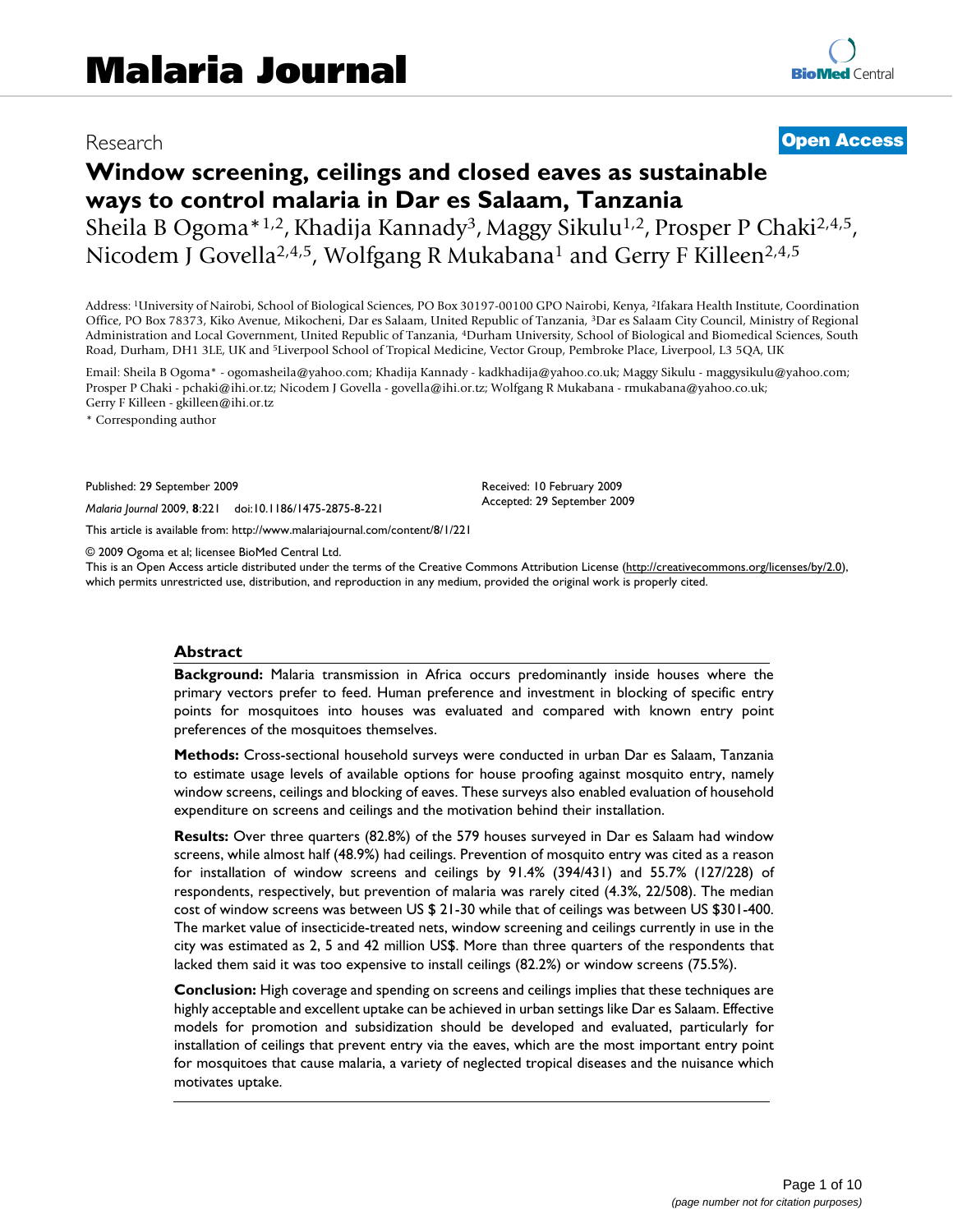## **Background**

Many vector-borne diseases are acquired in the home, usually through exposure to nocturnal, endophilic, and anthropophagic vectors [[1](#page-8-0)]. Fortunately, even very simple changes in house design can protect people against exposure to mosquito bites [\[2](#page-9-0)] and malaria infection [[3](#page-9-1)[-5\]](#page-9-2). The primary malaria vectors of Africa prefer feeding on humans in the middle of the night when they are asleep. Thus, they usually have to find their way into the houses to obtain blood and survive [\[6\]](#page-9-3).

*Anopheles gambiae s.l*. mosquitoes are well adapted for entering houses because they fly upwards when encountering a vertical surface [[7](#page-9-4)]. Attracted by human odour from inside the house they typically reach the wall, travel vertically along its surface and then enter through the eave gap between the wall and the roof. This observation is reinforced by studies showing that houses with open eaves and those lacking ceilings are associated with increased mosquito numbers and higher levels of malaria compared to the ones with closed eaves and the ones with ceilings [[3](#page-9-1)[,4\]](#page-9-5). In The Gambia, children who lived in houses with closed eaves and metal roofs but slept without bed nets had fewer *Plasmodium falciparum* malaria attacks than children who slept in houses with open eaves and also had no bed nets [[8](#page-9-6)].

In the early twentieth century, improved housing and screening were regarded as priority methods of controlling malaria. Italian field experiments on proofing houses against mosquitoes were the very first successful malaria control trials [\[4](#page-9-5)[,5\]](#page-9-2). People living in poor houses (incomplete or with walls and roofs made of palm thatch and mud) have a higher exposure to malaria than people occupying houses with complete brick and plaster walls and tile roofs. House screening was also found to reduce mosquito human biting rates as well as malaria infections in settings as diverse as the United States, Greece and Italy [[4\]](#page-9-5). More recently, clinical trials have shown that both full house screening and ceilings alone provide valuable protection against anemia and exposure to malaria transmission in rural parts of The Gambia [[9](#page-9-7)]. The broader potential of window screening, closed eaves and ceilings for preventing entry of a variety of culicine mosquitoes into houses has recently been established in both west and east Africa [[[10](#page-9-8)], Ogoma *et al* unpublished]. Culicines are vectors of a variety of viral and parasitic infections and crucially cause most of the biting nuisance which motivates uptake of household and personal protection measures. The most abundant of these mosquitoes is *Culex quinquefasciatus*, a vector of *Wuchereria bancrofti*, which causes lymphatic filariasis and arboviruses, such as West Nile Virus [\[11](#page-9-9)] and Chikungunya [[12\]](#page-9-10), mainly in Africa.

Others like *Mansonia* sp. transmit *Brugia malayi* and *B. timori* more specifically in south Asian countries [\[13](#page-9-11)]. Apart from being disease vectors they are also the most common human-biting culicines, consequently contributing the bulk of nuisance bites, especially in urban areas [[14](#page-9-12)]. The role of nuisance biting mosquitoes in the control of malaria requires particular consideration by control programmes relying upon community participation. For example, low levels of susceptibility of *Cx. quinquefasciatus* to insecticide as was reported in Tanzania [[15\]](#page-9-13) and the resulting low efficacy of ITNs against this widespread, nuisance-biting species has been linked to reduced public acceptance of ITNs [[16,](#page-9-14)[17\]](#page-9-15).

This study was carried out in Dar es Salaam, where overall ITN usage has remained consistently and disappointingly low (26% coverage), but window screening and ceiling boards became increasingly common between 2004 and 2006 [[18\]](#page-9-16). Interestingly, this was coupled with a simultaneous decline in malaria prevalence, which could not be explained by changes in coverage of any other intervention (Figure [1](#page-2-0)). The results of these large, cluster-sampled, cross-sectional surveys, prompted us to further investigate the potential of window screening, ceiling boards and blocking of eaves, particularly considering complementary entomological studies showing that ITNs confer less protection against *An. gambiae* s.s in well-screened and ceilinged houses [[18\]](#page-9-16). Motives behind installation of different types of ceilings and screens by community members were evaluated. Human preference for blocking specific mosquito entry points was compared with the known preference of mosquitoes for various points of entry into the house. In addition, investigations on how much residents spent on ceilings and window screens were done. The overall goal was to understand and improve the acceptability of this intervention for incorporation into integrated vector management strategies.

## **Methods**

#### *Study site*

This study was carried out in Dar es Salaam, the commercial capital of the Republic of Tanzania, located on the southern coast of the country. The city covers an area of almost 1,400 km2, with about 2.7 million inhabitants [[19](#page-9-17)]. It is divided administratively into three municipalities, namely Ilala, Temeke, and Kinondoni. These municipalities are further subdivided into 73 wards. Each ward is divided into several neighborhoods, which are referred to in Kiswahili as *mitaa* (*mtaa* singular). These neighborhoods are divided into ten-cell-units (TCUs) which are the smallest administrative units of local government, headed by an elected leader known as a *Mjumbe*. The TCUs typically comprise of at least 10 to 20 houses, although some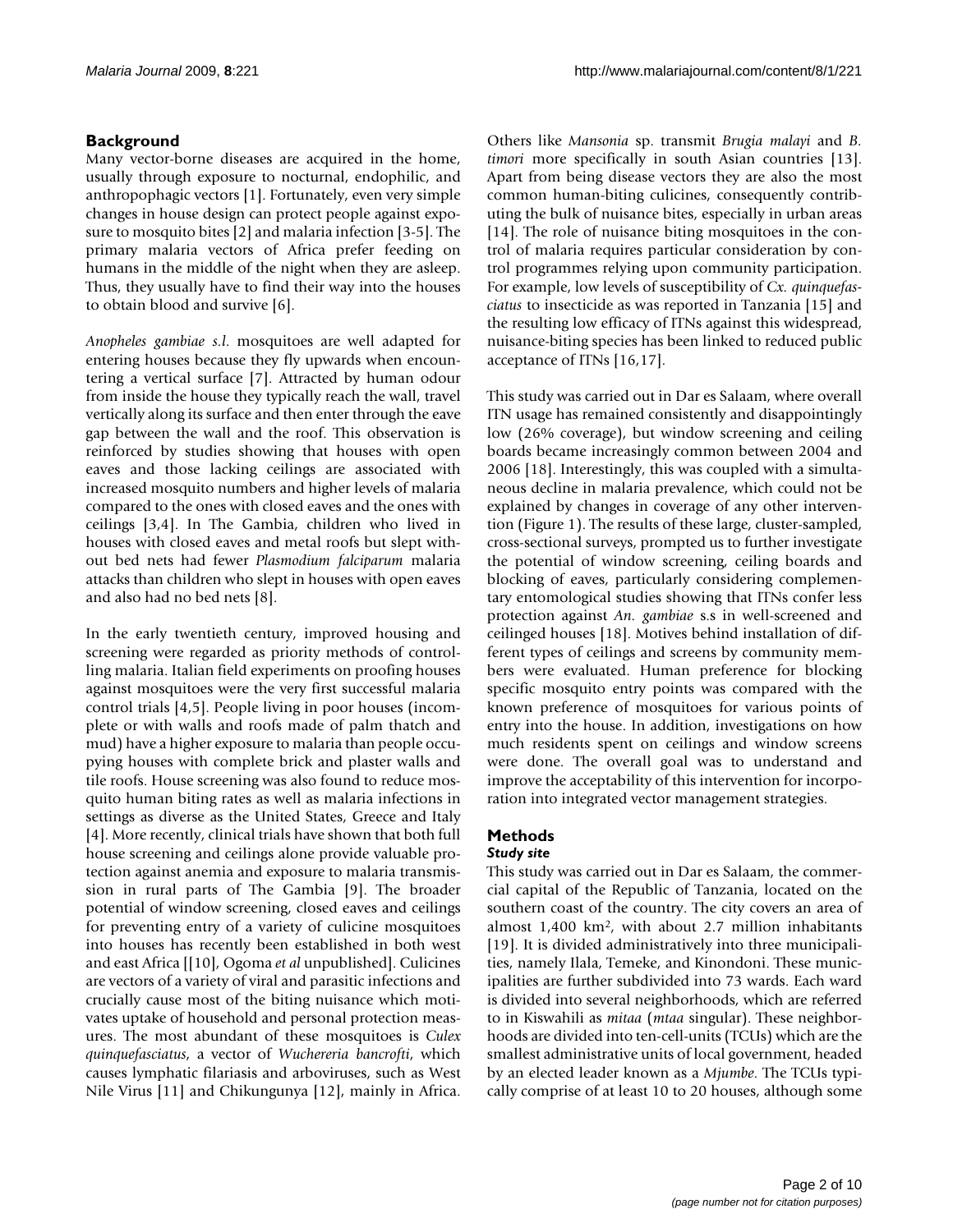<span id="page-2-0"></span>

#### Time trends of protective measures **Figure 1** and drug use in the survey areas of the urban malaria control program

**Time trends of protective measures and drug use in the survey areas of the urban malaria control program**. The overall trends over time were calculated using a logistic regression model with the protection measures and drugs as an outcome. Except for ITN usage ( $P = 0.507$ ), usage and other protective measures and drugs all significantly increased or decreased (P < 0.001) (Year 1: May 2004-March 2005; Year 2: April 2005-March 2006; Year 3: April 2006- March 2007). Reproduced from reference [[18\]](#page-9-16).

may contain even up to 100 houses [\[20](#page-9-18)]. Dar es Salaam has a hot and humid tropical climate with two rainy seasons; an intense one during the months of March, April, and May, and a milder one occurring in November and December. The temperatures range between 22°C and 32°C and are typically very suitable for the survival of the primary malaria vectors of Africa, as well as for the development of sporogonic stages of the parasites.

This study was carried out within the study area of the Dar es Salaam Urban Malaria Control Programme (UMCP), which was launched in March 2004. Its main aim was to control aquatic-stage mosquitoes using community based resource persons delivering microbial insecticides through affordable and sustainable implementation systems. The UMCP covers an area of 56 km2 and consists of 15 wards, 67 neighborhoods and more than 3000 TCUs with more than 610,000 residents. The four major activities of the UMCP were application of microbial larvicides, surveillance of aquatic mosquito breeding sites for larvae and pupae, adult mosquito density monitoring and crosssectional household surveys of individual and household characteristics as well as parasitological assessment of human infection status.

#### *Sampling design*

A total of 150 Ten cell units were randomly sampled (10 TCUs from each ward) from the UMCP study area. All the houses found in each sampled TCU were surveyed between March and August 2008 using a questionnaire,

which was designed in English and later translated into *kiSwahili*, the national language. It was pretested for feasibility and clarity and results used to update the questionnaire before the main survey.

The personal interview questionnaire was administered to household heads, or in their absence, the next responsible person, assuming that was an adult of 18 years or above  $(n = 579$  respondents). The survey took place within the home/house of the respondent. Respondents were not prompted with any possible answers during the interview. Information was collected about the condition of the house, including direct observation of the house, the presence or absence of window screens, ceilings and whether the houses had open or closed eaves was recorded (eaves are spaces found between the wall and the roof in a typical traditional African house). The respondents were asked to rank in order of importance, without being presented with a list of alternatives, the reasons for use/installation of different types of window screens and ceilings. Where there was no ceiling and/or screen, they were asked to give their reasons why not. The total reported cost of purchasing screens and/or ceilings was recorded in houses that had them. On the other hand, the total amount of money respondents expected to spend if they were to install screens and ceilings was recorded for those whose houses did not have them. The survey was conducted alongside the Urban Malaria Control Programme (UMCP) household survey via personal interviews. The questionnaire utilized in the household survey was divided into six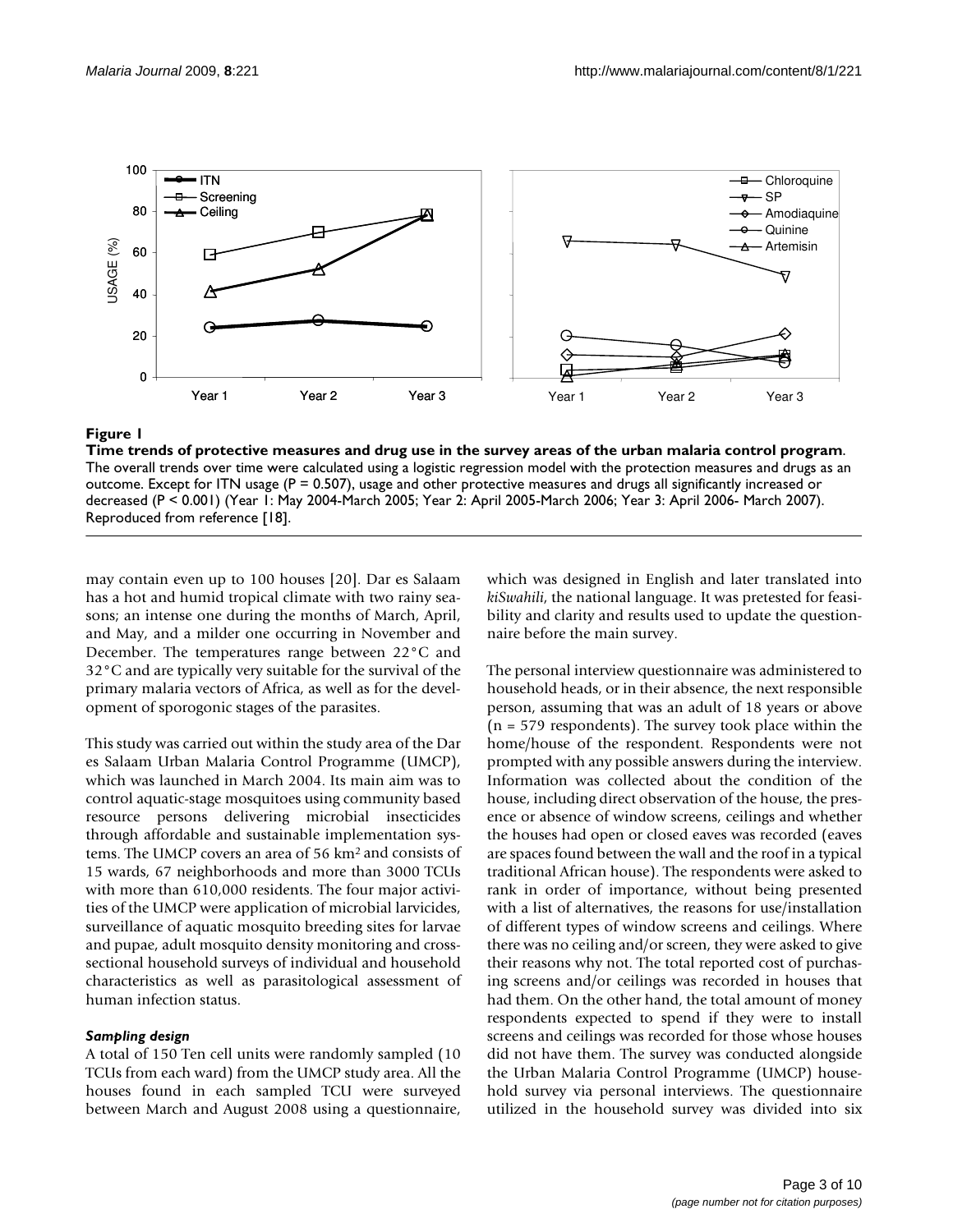parts: (i) locational information, (ii) characteristics and structural conditions of the house, (iii) information about the head of the household, (iv) socio-economic and agricultural characteristics of the household, (v) measures for protection against malaria, and (vi) individual, demographic, behavioral and health related information.

#### *Statistical analysis*

The semi-structured part of the questionnaire was coded after completion of the survey. Preliminary analysis and descriptive statistics were processed using Microsoft Excel®. All data were entered and analyzed using SPSS 15.0. Analyses of the outcome variables were performed, excluding non-responders or missing data points so the total number of respondents (n) varied between questions. Spearman's Rho-correlation test was used to examine associations between the presence of ceilings, window screens and closed eaves. All pair-wise comparisons between the three variables were tested to examine the association. Partial correlation was also executed in order to establish the relationship between each of the two variables more rigorously by controlling for the effect of the other third variable.

#### **Results**

#### *Coverage, types and associations between house-proofing methods*

The common ways of house proofing recorded in this study area were installation of ceilings, window screens and closed eaves. Over four fifths of the sampled houses in Dar es Salaam had window screens; while almost half had ceilings and only slightly less had closed eaves (Table [1\)](#page-3-0). Crucially, the vast majority (79.8%, 462/579) of the surveyed houses had a ceiling or closed eaves or both (Table [1](#page-3-0)). This is particularly notable because either method blocks entry into the room space through the eave gap, which is by far the most important entry point for almost all mosquito genera, including *An. gambiae*.

<span id="page-3-0"></span>**Table 1: The proportion of houses with different combinations of mosquito-proofing**

| <b>Eaves</b> | Ceiling                 |                                           | <b>Windows</b>                            | Total                                     |
|--------------|-------------------------|-------------------------------------------|-------------------------------------------|-------------------------------------------|
|              |                         | Open $% (n)$                              | Screened % (n)                            |                                           |
| Open         | Open                    | $2.4\%$ (14)                              | 17.8% (103)                               | 20.2% (117)                               |
|              | Closed                  | $0.8\%$ (5)                               | 37.7% (218)                               | 38.5% (223)                               |
|              | Subtotal                | $3.2\%$ (19)                              | 55.5% (321)                               | 58.7% (340)                               |
| Closed       | Open                    | 12.6% (73)                                | 18.3% (106)                               | 30.9% (179)                               |
|              | Closed                  | $1.4\%$ (8)                               | $9.0\%$ (52)                              | $10.4\%$ (60)                             |
|              | Subtotal                | $14.0\%$ (81)                             | 27.3% (158)                               | 41.3% (239)                               |
| Total        | Open<br>Closed<br>Total | 15.0% (87)<br>$2.0\%$ (13)<br>17.2% (100) | 36.0% (209)<br>48.0% (270)<br>82.8% (479) | $51.1\% (296)$<br>48.9% (283)<br>100(579) |
|              |                         |                                           |                                           |                                           |

Consistent positive correlations were observed between houses having ceilings, window screens and closed eaves when a bivariate correlation test was applied (Table [2\)](#page-3-1). Partial correlation analyses revealed high correlation in all cases (Table [2](#page-3-1)), indicating that houses with one of the recorded house-proofing measures were more likely to have one or both of the others.

Different types of ceilings were made from the various types of materials available locally. The most common type of ceiling material was plywood board found in almost nine tenths (0.880, 249/283) of sampled houses with ceilings (Figure [2\)](#page-4-0). Other types observed included thin, interlocking wooden panels which are commonly known as "tongue'n groove" (TNG) (0.042, 12/283) and gypsum made from calcium chloride rock (0.032, (9/283) as well as two types of traditional ceiling made from mud (0.011, 3/283) and palm leaves (0.035, 10/283).

More than four fifths of the houses (0.827, 479/579) had screened windows. Of these, the vast majority (0.808, 387/479) was made from plastic netting, while the rest were made from fine metal mesh (0.165, 479/479) and synthetic fiber netting (0.027, 13/479) (Figure [2\)](#page-4-0).

#### *Motivations and disincentives for installing house-proofing measures*

Information about reasons for having a particular type of ceiling was obtained from questions addressed to only those respondents whose houses had ceiling. More than half (55.7%, 127/228) of the respondents cited mosquito entry prevention as a motive. Almost a third (31.6% (72/ 228)) of respondents cited prevention of entry of mosquitoes as their most important reason and this was the most commonly cited reason (Table [3](#page-5-0)). This was closely followed by one fifth (21.1%, 48/228) who cited keeping the house cool as their most important reason. Keeping the house cool was also cited by about a quarter of the respondents as the second most important reason, while more than quarter of the respondents said it was more fashionable to install ceilings and cited this as their third most important reason (Table [3](#page-5-0)). Overall, preventing

<span id="page-3-1"></span>

| Table 2: Association between different uses of window screening, |  |
|------------------------------------------------------------------|--|
| closed eaves and ceilings                                        |  |

| <b>Condition of the house</b>                          |       | <b>Screened</b> |       | <b>Closed eaves</b> |
|--------------------------------------------------------|-------|-----------------|-------|---------------------|
|                                                        | r     | Р               | r     | Р                   |
| <b>Spearmans P test</b>                                |       |                 |       |                     |
| Ceilinged                                              | 0.328 | 0.001           | 0.399 | 0.001               |
| Screened                                               |       |                 | 0.369 | < 0.001             |
| Partial correlation controlling for remaining measures |       |                 |       |                     |
| Ceilinged                                              | 0.212 | < 0.001         | 0316  | < 0.001             |
| Screened                                               |       |                 | 0.275 | < 0.001             |
|                                                        |       |                 |       |                     |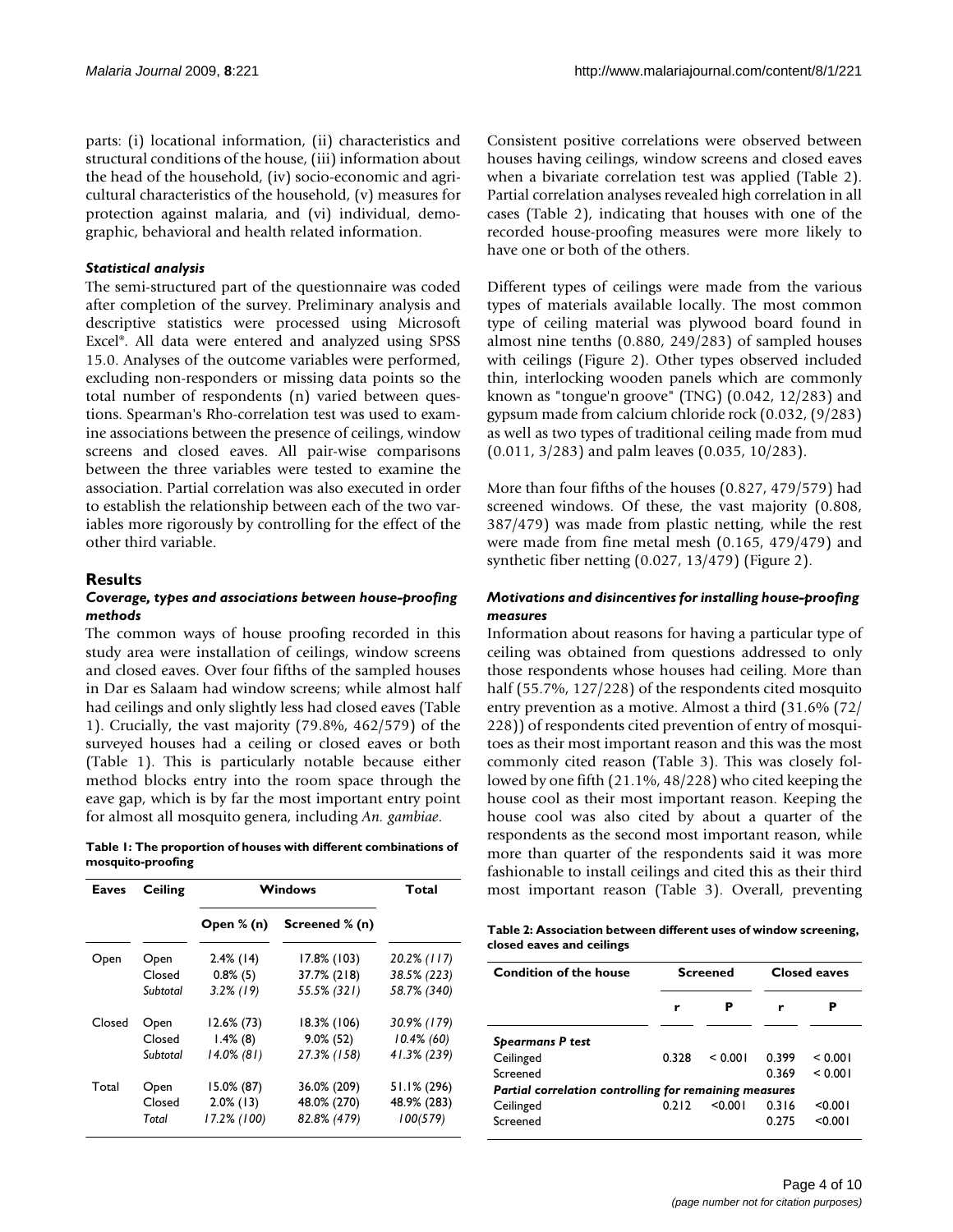<span id="page-4-0"></span>

Figure 2 **The proportion of houses with different types of** 

mosquito entry, keeping the house cool, and current fashion accounted for more than two thirds (68.9%, 350/508) of all reasons cited. Although preventing mosquito entry is of high relevance to public health and was the most common motivation, it is notable that these other two motivations contribute substantially to the desirability of this intervention and most probably played a major role in the high coverage achieved. Prevention of malaria was also cited as a reason for installation but only by a very small proportion of respondents (4.3%, 22/508).

The most commonly cited reason for having window screens was also prevention of entry of mosquitoes but this was much more of a singular, overriding motivation than was the case for ceilings. Almost all (91.4%, 394/ 431) of the respondents with screens cited this reason as a motive. Almost three quarters of the respondents cited prevention of entry of mosquitoes as their most important reason and this was the most commonly cited reason (Table [4](#page-5-1)). Other reasons cited included prevention of entry of dust, prevention of noise from outside and prevention of entry of other insects other than mosquitoes (Table [4\)](#page-5-1).

More than three quarters (80.5%, 309/384) of the respondents lacking screens or ceilings considered these to be expensive. A small minority said they had no choice of screens and/or ceilings because they were tenants. Only a small proportion said they did not like having either screens and/or ceilings (Table [5\)](#page-6-0).

#### *Household expenditure on window screens and ceilings*

Out of 283 (0.489, 283/579) people with houses with ceilings, a quarter (0.470, 133/283) (Figure [3](#page-7-0)A) mentioned how much they had spent on installation, and a quarter (0.470, 56/296) (Figure [3](#page-7-0)B) of the nonusers mentioned how much they expected to spend if they were to install them. Out of 479 (0.827, 479/579) people with window screened houses, a quarter (0.457, 219/479) (Figure [3C](#page-7-0)) mentioned how much they have spent on installation of window screens, while out of 100 nonusers, less than a quarter (0.18, 18/100) (Figure [3](#page-7-0)) could mention how much they expected to spend, and the rest could not remember how much they spent, or did not know.

The median amount of money that the remainder could remember paying for window screens was US \$ 21-30 and ranged from \$ 0.9 to 695 (Figure [3](#page-7-0)). Interestingly, majority of the people who did not have screens expected to pay more than US \$ 100. This indicates that most people who lacked screens overestimated the likely cost. In contrast, the amounts of money respondents reported they had paid for, or expected to pay for ceilings, were very similar to each other. Both of these remembered or perceived expenses ranged between US \$ 8 and 870, with a median of US \$ 301.0 and 400.0 for both the costs incurred and the costs expected (Figure [3\)](#page-7-0).

#### *Comparison of expenditures upon bed nets, window screens and ceilings*

The median number of inhabitants per house was 11. This was used in the calculations of the total expenditure on window screens, ceilings and bed nets. The total expenditure on screens per house was approximately US \$ 25 while that of ceilings was US \$ 400. Expenditure for window screens per person was almost the same as that of bed nets while for ceilings was 14-fold higher than for bed nets (Table [6\)](#page-8-1). The total amount of money already spent on these three interventions at the time when this study was carried out was calculated and is shown as the total expenditure for the population of the city (Table [6\)](#page-8-1).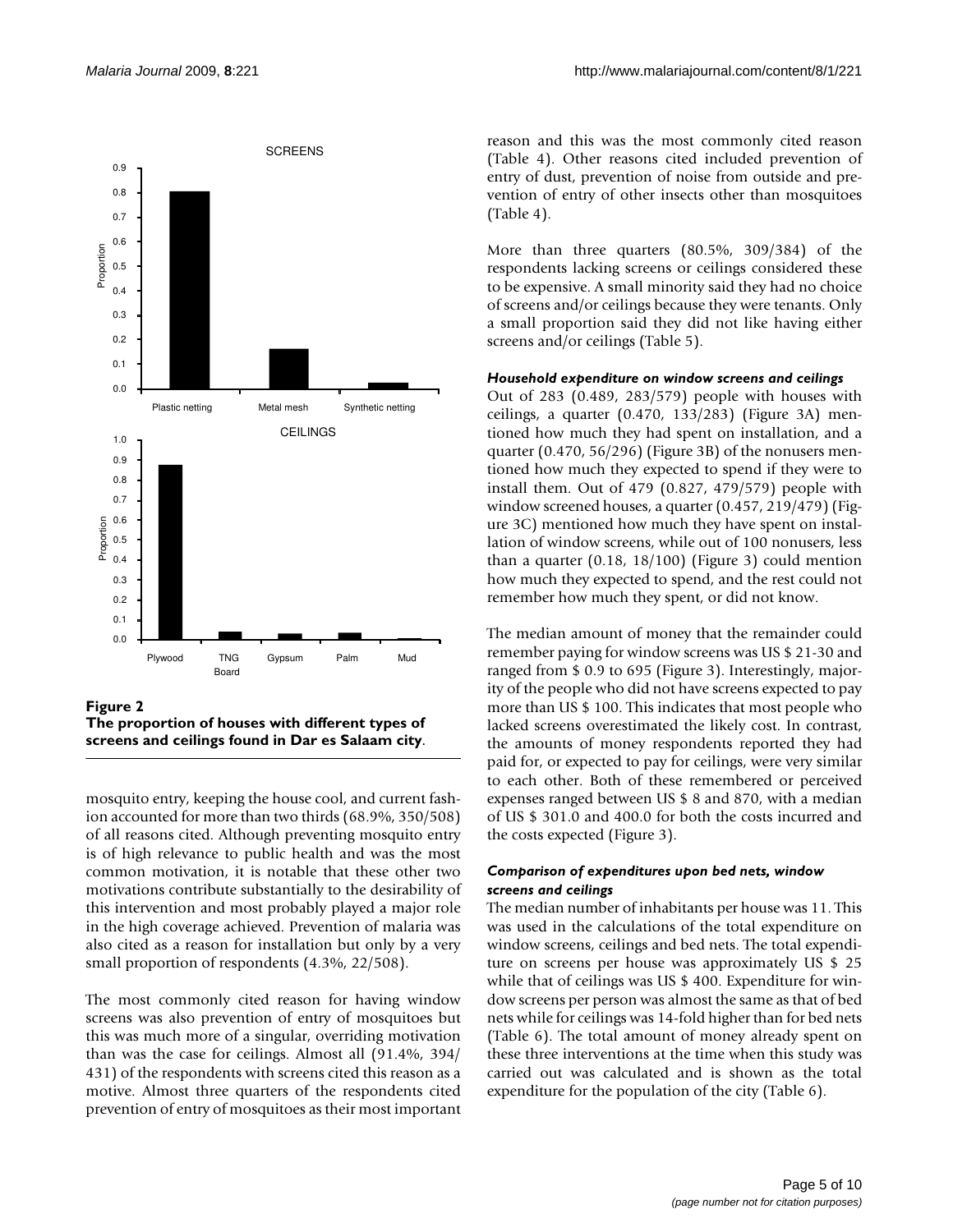| Reason                                   |               | Importance of reason        |                            |                             | <b>Total Citations</b> |
|------------------------------------------|---------------|-----------------------------|----------------------------|-----------------------------|------------------------|
|                                          | Most<br>% (n) | <b>Second Most</b><br>% (n) | <b>Third Most</b><br>% (n) | <b>Fourth Most</b><br>% (n) | % (n)                  |
| Prevents entry of mosquitoes             | 31.6(72)      | 22.5(34)                    | 17.1(15)                   | 14.6(6)                     | 25.0 (127)             |
| Keeps the house cool                     | 21.1(48)      | 19.8(30)                    | 21.6(19)                   | 34.2(14)                    | $21.9$ (111)           |
| Its fashionable                          | 12.3(28)      | 28.5(43)                    | 37.5(33)                   | 19.5(8)                     | 22.0(112)              |
| Its durable                              | 15.4(35)      | 15.2(23)                    | 4.5(4)                     | 14.6(6)                     | 13.4(68)               |
| Prevents entry of dust                   | 3.1(7)        | 2.0(3)                      | 0.0(0)                     | 0.0(0)                      | 2.0(10)                |
| Prevents entry of other insects          | 0.8(2)        | 0.0(0)                      | 0.0(0)                     | 0.0(0)                      | 0.4(2)                 |
| Prevents people from contracting malaria | 0.8(2)        | 6.0(9)                      | 8.0(7)                     | 9.8(4)                      | 4.3(22)                |
| Reduces noise from outside               | 0.0(0)        | 0.0(0)                      | 4.5 $(4)$                  | 4.9(2)                      | 1.2(6)                 |
| Its affordable                           | 14.9(34)      | 6.0(9)                      | 6.8(6)                     | 2.4(1)                      | 9.8(50)                |
| Total                                    | 100.0 (228)   | 100.0(151)                  | 100.0(88)                  | 100.0(41)                   | 100.0(508)             |

<span id="page-5-0"></span>**Table 3: The proportion of respondents who cited different reasons for installing and/or renting a house with a ceiling**

### **Discussion**

Understanding the interactions of the main malaria vectors with changing self-protection behaviors' of humans is essential to success in programmatic settings. In this crosssectional study, more people lived in houses with screened windows than in houses with ceilings or closed eaves. Nevertheless, the combined coverage of the latter two, both of which prevent house entry by mosquitoes through the eaves, was also high. The general perception of the community was that complete proofing of their houses was more beneficial than partial house proofing, as was illustrated by the positive correlation between ceilings, window screens and closed eaves. Community knowledge of the causative relationship between mosquito bites and malaria transmission was not investigated explicitly. The very low number of respondents who mentioned malaria prevention as a reason for installing any of these measures indicates that their main motivation was to protect against mosquito bites generally. Many residents of Dar es Salaam clearly understood that installation of ceilings protects them from mosquitoes and some even associate this with protection against malaria infection, yet this intervention has not been widely encouraged or promoted. Other motives for installation of ceilings mentioned included fashionability (especially the gypsum type of ceiling which was considered quite stylish; Figure [4\)](#page-8-2) as well as keeping the house cool. This shows that ceilings are perceived to serve more than one function and may be promoted based on multiple benefits. Therefore, it should be relatively easy to promote them, particularly in urban areas where they are probably most appropriate. Indeed, screened ceilings have recently been shown to reduce densities of both the Anophelines that transmit malaria and the Culicines responsible for most of the indoor nuisance biting in both west and east Africa [[[3](#page-9-1),[9](#page-9-7),[10\]](#page-9-8), Ogoma *et al*., unpublished].

Given the coverage levels observed here, house-proofing may well prove to be a useful strategy for not only equitably protecting entire households against mosquito bites

<span id="page-5-1"></span>

| Table 4: The proportion of respondents who cited different reasons for installing and or renting houses with window screens |  |  |  |  |  |  |  |  |
|-----------------------------------------------------------------------------------------------------------------------------|--|--|--|--|--|--|--|--|
|-----------------------------------------------------------------------------------------------------------------------------|--|--|--|--|--|--|--|--|

| Reason                                   |               |                             | <b>Importance of Reason</b> |                             | <b>Total citations</b> |
|------------------------------------------|---------------|-----------------------------|-----------------------------|-----------------------------|------------------------|
|                                          | Most<br>% (n) | <b>Second Most</b><br>% (n) | <b>Third Most</b><br>% (n)  | <b>Fourth Most</b><br>% (n) | % (n)                  |
| Prevents entry of mosquitoes             | 72.2(311)     | 31.6(62)                    | 17.9(19)                    | 4.1 $(2)$                   | 50.5 (394)             |
| Keeps the house cool                     | 0.2(1)        | 10.7(21)                    | 17.9(19)                    | 25.0(12)                    | 6.8(53)                |
| Its fashionable                          | 0.7(3)        | 11.2(22)                    | 18.9(20)                    | 18.8(9)                     | 6.9(54)                |
| Its durable                              | 10.3(44)      | 17.9(35)                    | 15.1(16)                    | 18.8(9)                     | 13.3(104)              |
| Prevents entry of dust                   | 0.2(1)        | 0.5(1)                      | 0.0(0)                      | 0.0(0)                      | 0.3(2)                 |
| Prevents entry of other insects          | 0.2(1)        | 0.0(0)                      | 0.0(0)                      | 0.0(0)                      | 0.1(1)                 |
| Prevents people from contracting malaria | 4.9(21)       | 16.3(32)                    | 12.3(13)                    | 20.8(10)                    | 9.7(76)                |
| It enhances security                     | 0.2(1)        | 0.0(0)                      | 0.0(0)                      | 0.0(0)                      | 0.1(1)                 |
| Reduces noise from outside               | 0.0(0)        | 0.0(0)                      | 0.0(0)                      | 0.0(0)                      | 0.0(0)                 |
| Its affordable                           | 11.1(48)      | 11.8(23)                    | 17.9(19)                    | 12.5(6)                     | 12.3(96)               |
| Total                                    | 100.0(431)    | 100.0 (196)                 | 100.0 (106)                 | 100.0(48)                   | 100.0 (781)            |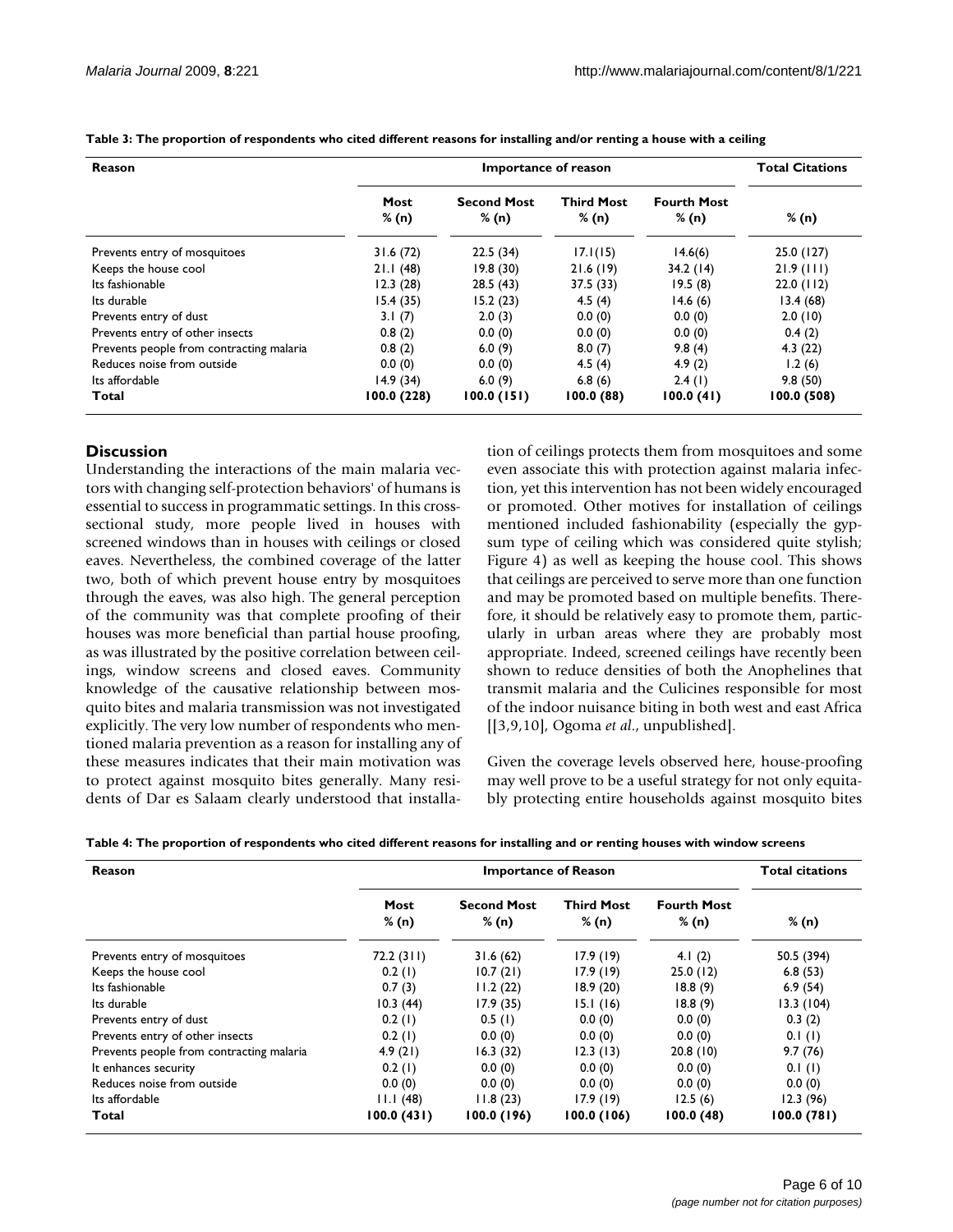| <b>Reasons</b>     | <b>Ceilings</b><br>% (n) | <b>Window screens</b><br>% (n) | <b>Total citations</b><br>% (n) |
|--------------------|--------------------------|--------------------------------|---------------------------------|
| Too expensive      | 82.2 (235)               | 75.5 (74)                      | 80.5 (309)                      |
| Rented             | 14.3(41)                 | 19.4(19)                       | 15.6(60)                        |
| Don't like         | 0.7(2)                   | 1.1(1)                         | 0.8(3)                          |
| Glass windows      | 2.5(7)                   | 2.0(2)                         | 2.3(9)                          |
| Under construction | 0.3(1)                   | 2.0(2)                         | 0.8(3)                          |
| Total              | 100.0 (286)              | 100.0(98)                      | 100.0(384)                      |

#### <span id="page-6-0"></span>**Table 5: Reasons for lack of screens and ceilings**

but also for achieving community-level suppression of malaria transmission so that even a remaining minority lacking them benefit from the "mass effect" [\[21](#page-9-19)[,22](#page-9-20)]. In fact, in Dar es Salaam this may be already happening: (Figure [1](#page-2-0)). Steady decline of malaria prevalence between April 2004 and March 2007 was associated with increased coverage of screenings and ceilings while no other intervention experienced substantial increases in coverage except for larviciding which was restricted to only three of the 15 study wards in the final study year (Figure [1](#page-2-0)) [\[18](#page-9-16)].

Generally the residents of the city appeared to try as much as possible to protect themselves against mosquito bites by blocking entry to their houses, as depicted by the rarity of houses (13.8%), which did not have ceilings or windows screens and had open eaves. Perhaps most exciting is the prospect of what might be possible if these materials could be treated with effective, long-lasting insecticide formulations to achieve a substantially enhanced level of household and community-level transmission [\[21](#page-9-19)]. This is further substantiated by a study which was carried out in Burkina Faso, West Africa, illustrating substantial reduction in the levels of malaria transmission when permethrin treated curtains were hanged on doors, windows and eaves [\[23](#page-9-21)]. Protection of all members within a household, beyond merely those young children and pregnant women at great risk is essential to achieve maximum control and even elimination of malaria [\[22](#page-9-20)]. Mosquitoproofing of houses therefore offers the significant advantage of equitably protecting all members of a particular household, even those that are not sleeping under a bed net.

The high coverage of screens and ceilings already attained in Dar es Salaam suggests that this is a vector control measure, which can be readily delivered to large populations in many towns and cities across Africa, particularly if the installment costs can be reduced. This study shows that the initial cost of installing window screens is comparable with that of providing bed nets for all occupants, but more studies should be carried out in order to ascertain the long term cost per person per year based on the durability of these two alternatives. Interestingly most houses

which neither had ceilings nor window screens but had closed eaves were initially built this way, and, therefore, no additional cost was required for blocking eaves. Blocking of eaves might well be one the cheapest of the three options but schemes for promoting awareness and understanding of these accessible options for household-based control need to be developed and evaluated. The value of this approach is bolstered by the observation that residents of houses with ceilings, screened windows, and especially the combination of both, take advantage of this protection by spending more time indoors at night [\[24](#page-9-22)]. It is particularly striking that while the existing window screening in Dar es Salaam has a greater market value than that of insecticide-treated nets that of ceiling dwarfs either one. With a total market value exceeding US \$40 million, this is clearly a tool which the residents of Dar es Salaam have prioritized and invested in and, therefore, has great potential as an intervention tool in and beyond this particular setting.

## **Conclusion**

Due to high coverage of screens and ceilings, it is concluded that people have readily accepted this method as a way of protecting themselves from mosquito bites and, perhaps inadvertently in many cases, reducing malaria transmission. The prioritization of ceilings to the extent that the residents have paid over US \$40 million to install them, suggests ready opportunities for national and international programmes to developing this intervention strategy more proactively and deliberately.

Although cost is the most important constraint on the choice and degree of use of these methods, it is remarkable that coverage with a combination of closed eaves or ceilings equals the 2010 RBM target for ITNs of 80% [\[25](#page-9-23)], while that of ITNs in Dar es Salaam remains stagnant at a mere 26% (Figure [1\)](#page-2-0) [[18\]](#page-9-16). This is all the more notable because this particular intervention does not feature in the National Medium Term Strategic Plan and is neither subsidized nor actively promoted.

It seems that most residents of Dar es Salaam know about the value of mosquito-proofing houses but need access to,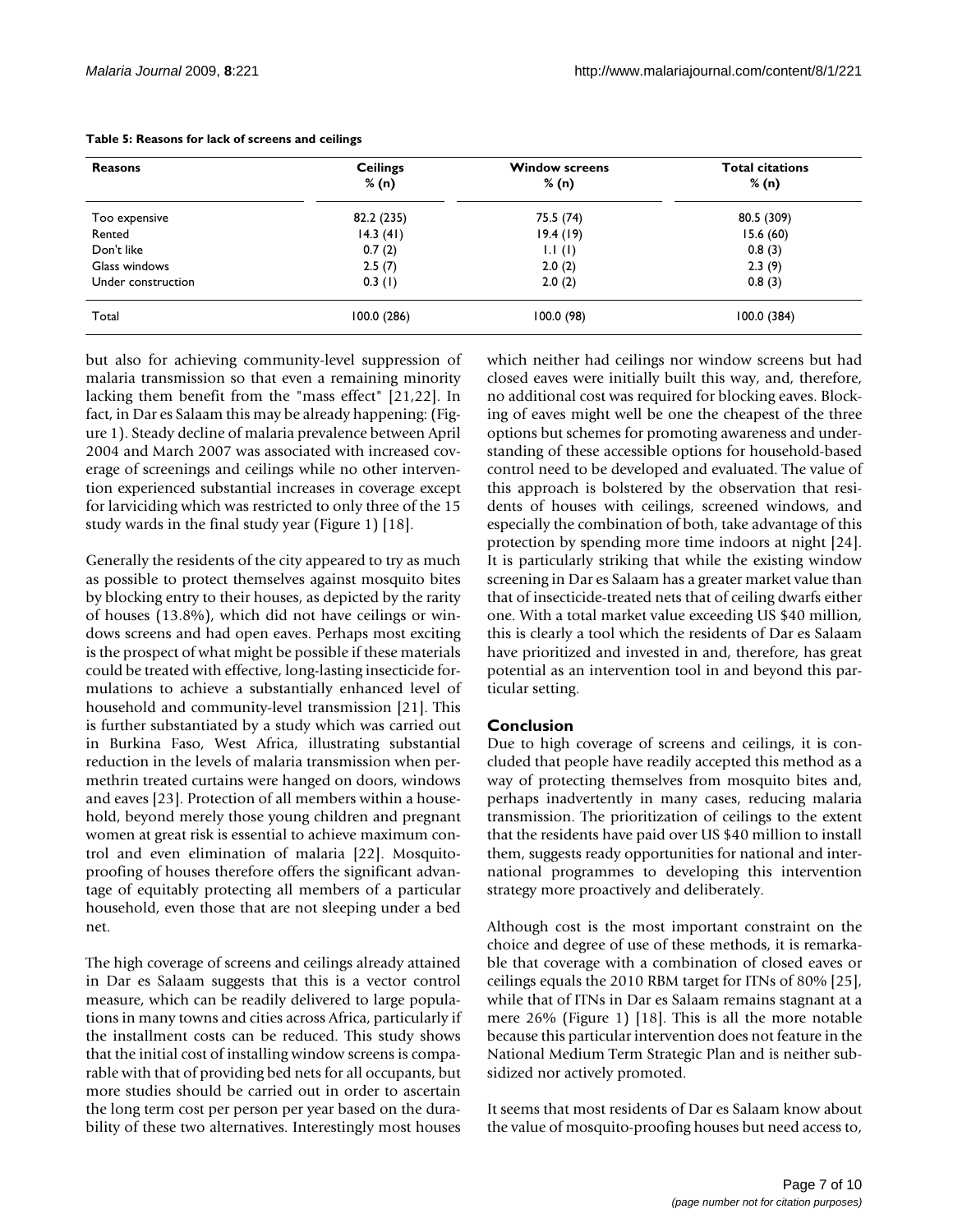<span id="page-7-0"></span>CEILINGS

WINDOW SCREENS



#### Graphs showing the cost paid for and expected fo **Figure 3** r ceilings and window screening by respondents

**Graphs showing the cost paid for and expected for ceilings and window screening by respondents**. **A**: The amount of money that has already been spent on the installation of ceilings, **B**; The amount of money that the non-users expected to spend on ceilings, **C**; The amount of money that has already been spent on the installation of window screens, **D**; The amount of money that the nonusers expected to spend on window screens.

and information about, cheaper and more durable materials which would ideally have insecticidal and/or excitorepellent properties, which would kill adult mosquitoes directly or act as a more effective barrier for preventing house entry [[21](#page-9-19)]. Moreover, since blocking of eaves seems to be a particularly effective and affordable option, netting materials suitable for window screening could also be used for screening eaves, since they would interfere less with airflow and indoor temperatures than simply blocking this gap.

In order to fully understand the cost-effectiveness of house screening, additional information is required on the durability of the materials used for ceilings and win-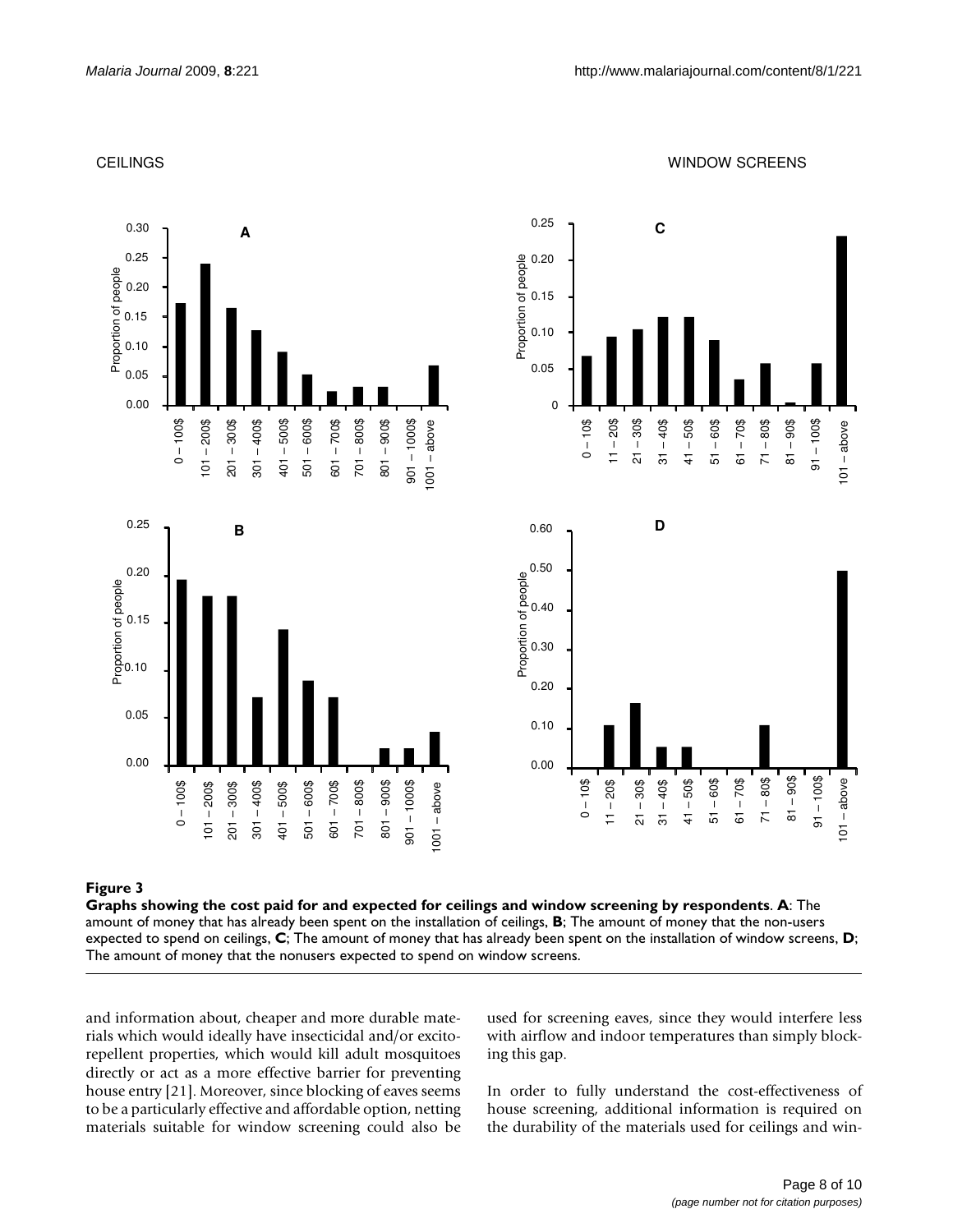| <b>Type of intervention</b> | <b>Expenditure per person protected</b><br>US \$ | Total expenditure for the population of the city<br>US \$ |
|-----------------------------|--------------------------------------------------|-----------------------------------------------------------|
| Bed nets                    | 2.6 <sup>a</sup>                                 | 1,831,304                                                 |
| Window screens              | 2.3 <sup>b</sup>                                 | 5,182,527                                                 |
| Ceilings                    | 31.9c                                            | 42.069.559                                                |

<span id="page-8-1"></span>**Table 6: Comparison of total expenditure between different interventions**

Expenditure per person = Cost of intervention/Number of people protected.

Expenditure for the city = Cost per person × Population size (The population size used was approximately 2,700,000 inhabitants of Dar es Salaam city × Mean coverage of the intervention.

<sup>a</sup> The cost of insecticide treated bed nets at the time when this study was carried out was TShs. 6000, at the exchange rate of US \$ TShs. 1150 per US \$ at the time. Key assumptions are approximately two people per net; ITN coverage was approximately 26%.

<sup>b</sup> The total median cost of installation of window screens was approximately US \$ 25.5 spent on approximately a median of II people per house. cThe total median cost of installation of ceilings was approximately UD \$ 350.5 spent on approximately a median of 11 people per house.

dow screens so that the long term effectiveness and costs of this intervention can be determined. In addition, development and evaluation of effective models for promotion and subsidization should be prioritized. Lastly, there is an urgent need to engage policy makers in active consideration of mosquito-proofing houses as one of the tools for integrated control, and perhaps one that can be consid-

T "N" GROOVE

<span id="page-8-2"></span>ered as "low hanging fruit" in the urban context.



**GYPSUM** 



#### Figure 4

**A photograph of different types of ceilings illustrating the stylish gypsum and tongue and groove types of ceiling**.

#### **Competing interests**

The authors declare that they have no competing interests.

#### **Authors' contributions**

SBO designed the questionnaire used in the study, participated in the collection of data, analyzed the data and drafted the manuscript in consultation with the other authors. KK, implemented and managed the Urban Malaria Control Program in which this study was undertaken, including the household surveys, assisted in development of the questionnaire, and assisted in drafting the manuscript. MS, PPC, and NJG helped supervise collection of the data and drafting of the manuscript. WRM supervised the study and participated in drafting the manuscript; GFK conceived the study and supervised all aspects of the experimental design, data analysis, interpretation of data and drafting of the manuscript. All authors read and approved the final manuscript.

#### **Acknowledgements**

We would like to thank all the residents of Dar es Salaam for their cooperation and hospitality. We are also grateful to the household survey team, especially the ward supervisors; Shaban, Daudi and Patrick for their perseverance and commitment during data collection. We thank Dr Judith Kahama, Chief Medical Officer for Dar es Salaam, Dr Salim Abdulla, Director of the Ifakara Health Institute and Dr Andrew Kitua, Director of the National Institute for Medical Research, for their kind permission to publish this work.

MS and SOB were supported by scholarships kindly provided by Valent Bioscience Corporation. This study was also supported by the Centers for Disease Control and Prevention and the United States Agency for International Development through US President's Malaria initiative, the Bill and Melinda Gates Foundation (Award number 45114) and a Research Career Development Fellowship (076806) provided to GFK by the Wellcome Trust.

#### **References**

<span id="page-8-0"></span>Schofield CJ, White GB: *Engineering against insect-borne dis***eases in the domestic environment, house design and domestic vectors of diseases.** *Trans R Soc of Trop Med Hyg* 1984, **78:**285-292.